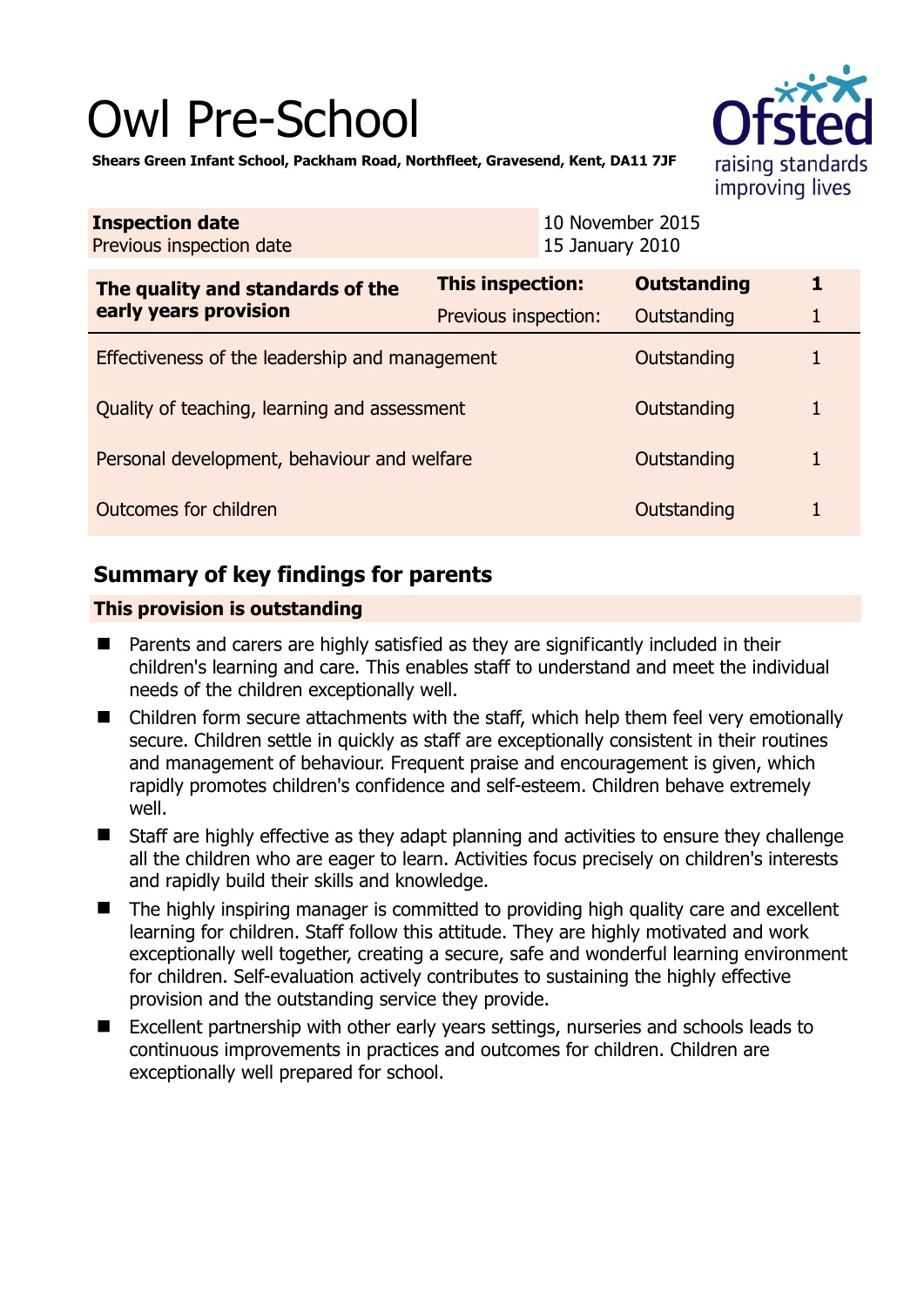# **What the setting needs to do to improve further**

### **To further improve the quality of the early years provision the provider should:**

■ continue to strengthen children's mathematical skills.

### **Inspection activities**

- The inspector observed the quality of teaching during activities indoors and outside, and assessed the impact this has on children's learning.
- The inspector carried out a joint observation with the manager.
- The inspector viewed a range of documents such as policies, children's records and evidence of the suitability of staff.
- The inspector spoke with children, parents and staff at appropriate times throughout the inspection and had a meeting with the manager.
- The inspector discussed the self-evaluation process with the manager.

**Inspector**  Anja Eribake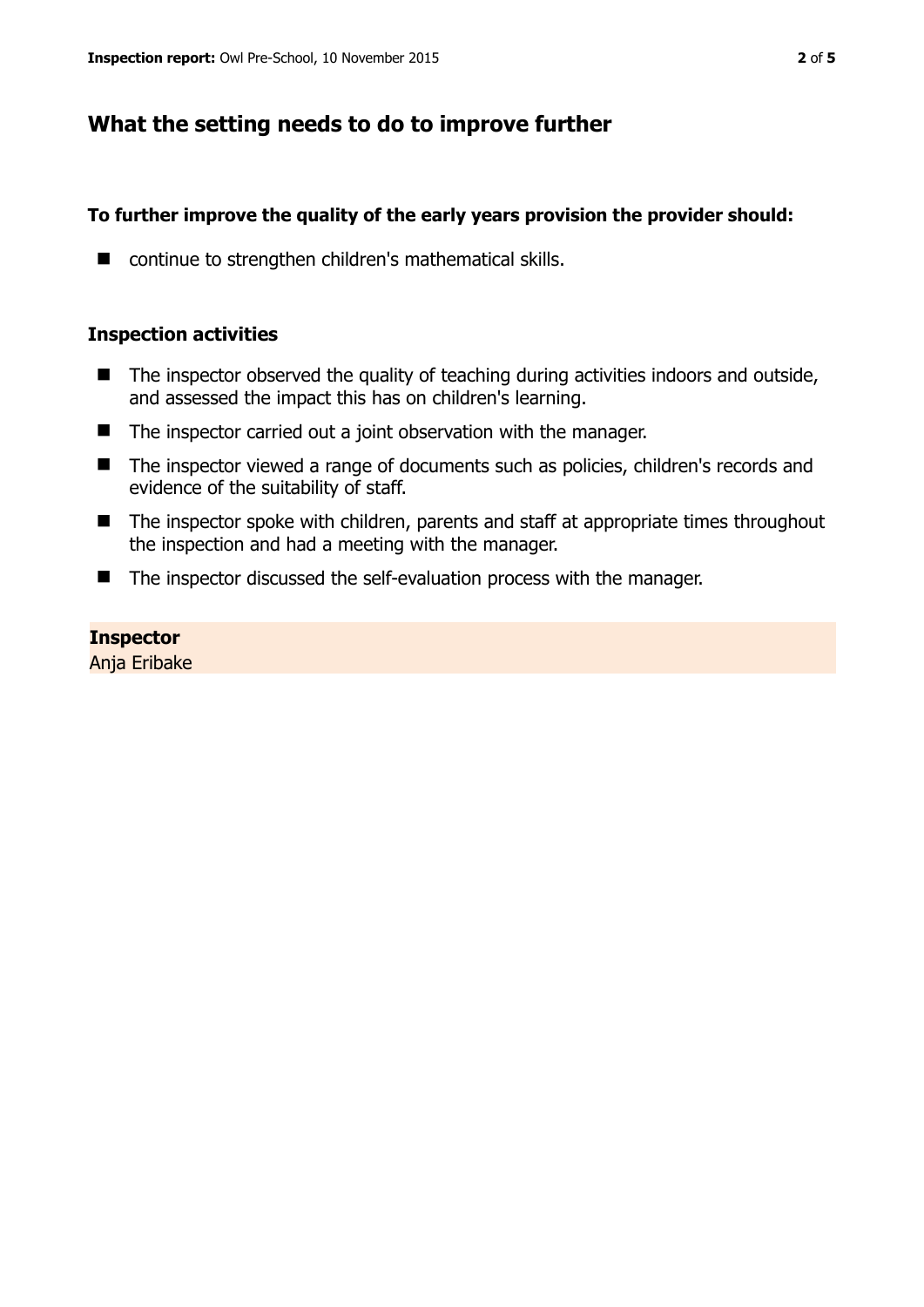# **Inspection findings**

#### **Effectiveness of the leadership and management is outstanding**

Arrangements for safeguarding are effective. Staff are extremely aware of their responsibilities and the child protection procedures to help keep children safe. The manager and staff monitor children's progress very effectively. They give the utmost priority to the provision of high quality teaching and assessments to identify where children are in their learning. The well-qualified staff work exceptional well with other professionals. This adds greatly to the quality of teaching and supports children's future learning. Staff receive excellent training opportunities and experiences to extend their knowledge. For example, they visit other early years settings and reflect on their practice during individual and group meetings.

#### **Quality of teaching, learning and assessment is outstanding**

Staff know the children exceptionally well and have a highly accurate understanding of children's development. This helps them to plan exceedingly well for children's future learning needs. However, on occasions staff do not fully extend children's mathematical skills, such as adding and taking away. The staff have high expectations and their skilful questioning encourages children to investigate for themselves. This contributes very strongly to the development of excellent communication, teamwork and problem-solving skills. Children are encouraged to choose and create their own activities. For example, children use the water play outdoors in various ways. Some use paintbrushes to make marks on the wooden fence developing physical skills needed for writing. Others pour water into a water run to investigate and explore what happens next.

#### **Personal development, behaviour and welfare are outstanding**

Children have an excellent ability to concentrate and positively contribute during discussions. Children confidently and independently help themselves to resources that significantly support their play and learning. They have an exceptional awareness of how to keep themselves safe and healthy. Staff have stimulating conversations with children which deepen their understanding about making nutritious food choices. For example, children indicate their favourite healthy snack by placing stickers under the picture. Parents are full of praise for the dedicated staff team and actively contribute to their children's learning at home. Staff are highly successfully as they engage parents in various ways. For example, they share information through the home-link book, newsletters, parents meetings and notice boards.

## **Outcomes for children are outstanding**

All children make exceptional progress in their learning and development. Children actively participate in their own learning. This prepares them extremely well for the next stage of their education.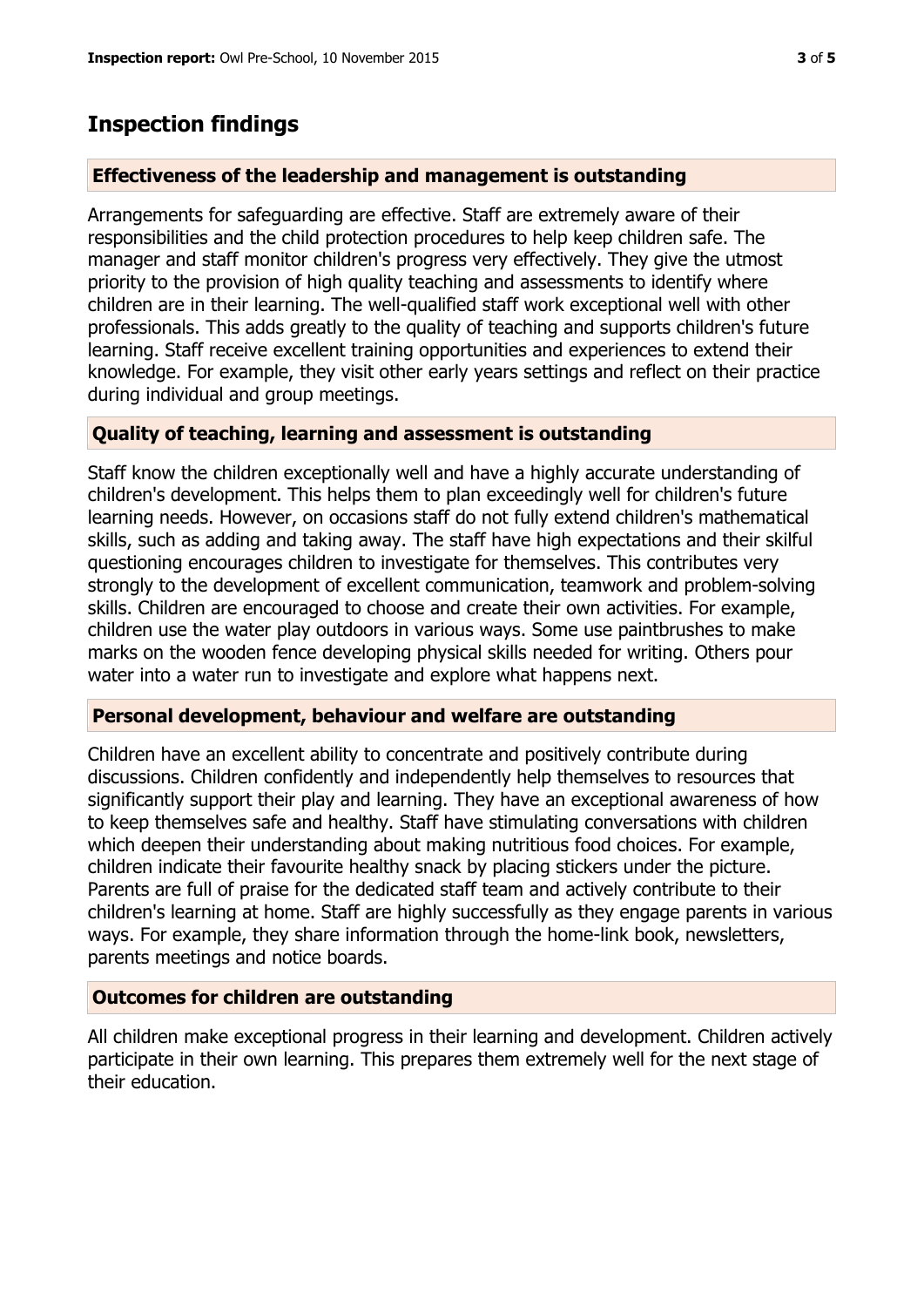## **Setting details**

| Unique reference number       | 127430                   |  |
|-------------------------------|--------------------------|--|
| <b>Local authority</b>        | Kent                     |  |
| <b>Inspection number</b>      | 825421                   |  |
| <b>Type of provision</b>      | Sessional provision      |  |
| Day care type                 | Childcare - Non-Domestic |  |
| <b>Age range of children</b>  | $3 - 4$                  |  |
| <b>Total number of places</b> | 25                       |  |
| Number of children on roll    | 52                       |  |
| <b>Name of provider</b>       | The Owl Pre-School       |  |
| Date of previous inspection   | 15 January 2010          |  |
| <b>Telephone number</b>       | 01474 331777             |  |

Owl Pre-School registered in 1976. It is situated in the grounds of Shears Green Infant School in Northfleet, Kent. The pre-school is open Monday to Friday from 8.45am to 11.45am and from 12.30pm to 3.30pm Monday to Thursday. There are 11 staff who work with the children and all have level 3 early years qualifications. The pre-school receives government funding for free early years education for children aged two, three and four years.

This inspection was carried out by Ofsted under sections 49 and 50 of the Childcare Act 2006 on the quality and standards of provision that is registered on the Early Years Register. The registered person must ensure that this provision complies with the statutory framework for children's learning, development and care, known as the Early Years Foundation Stage.

Any complaints about the inspection or the report should be made following the procedures set out in the guidance 'Complaints procedure: raising concerns and making complaints about Ofsted', which is available from Ofsted's website: www.gov.uk/government/organisations/ofsted. If you would like Ofsted to send you a copy of the guidance, please telephone 0300 123 4234, or email enquiries@ofsted.gov.uk.